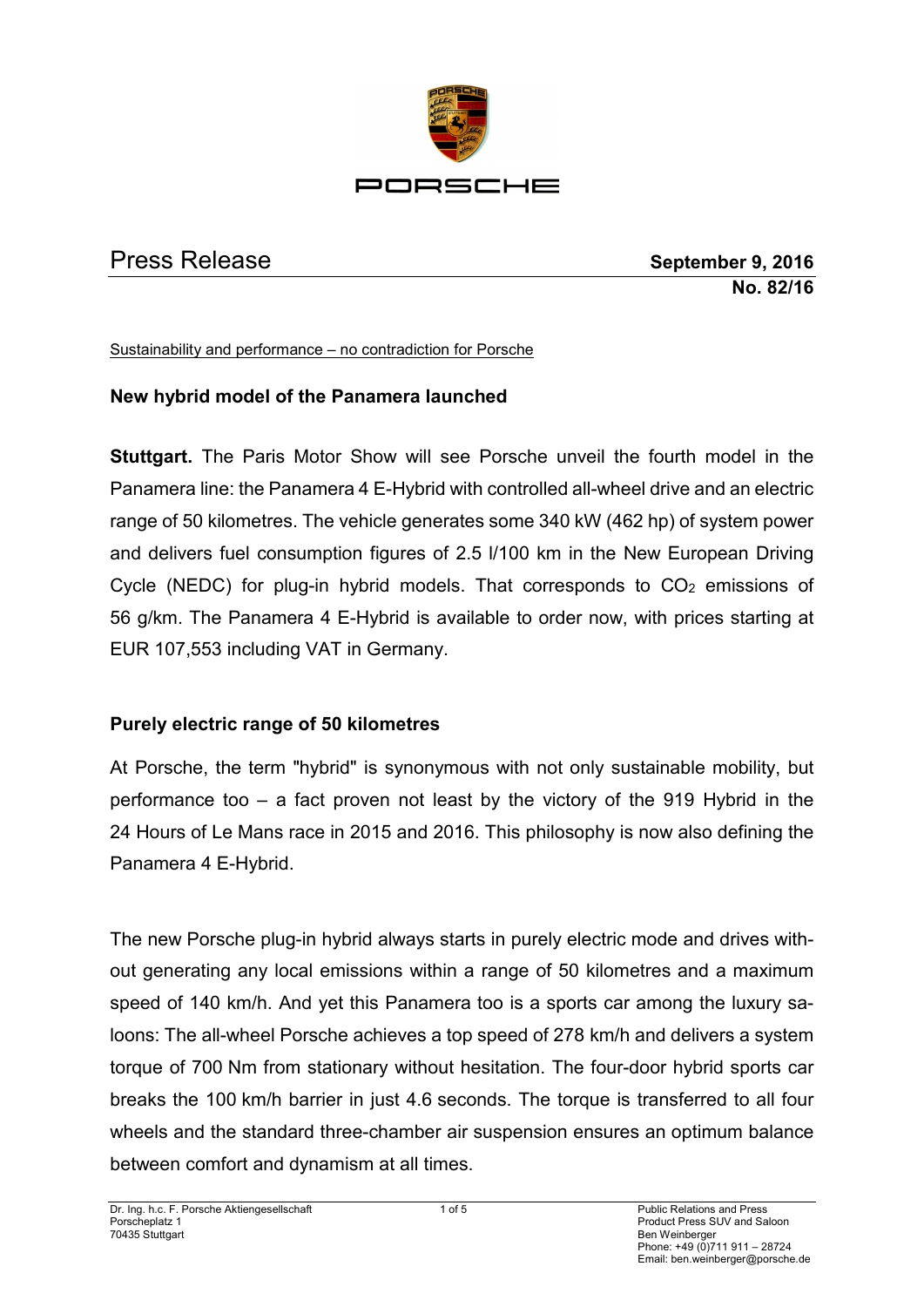#### **New hybrid strategy based on the Porsche 918 Spyder**

The superlative performance is no accident: The new Panamera 4 E-Hybrid features a hybrid strategy never before seen in this segment – a strategy based on the 918 Spyder. The 652 kW (887 hp) 918 Spyder is the fastest series-produced vehicle ever to circumnavigate the Nürburgring Nordschleife. Its record lap time of 6:57 minutes can in part be attributed to the additional power provided by two electric motors.

As with the 918 Spyder, the power of the Panamera electric motor – 100 kW (136 hp) and 400 Nm torque – is made available as soon as the driver touches the accelerator pedal. On the predecessor model, the pedal needed to be pressed at least 80 per cent of the way down to unleash the additional power of the electric drive. Now, the electric motor and petrol engine interact in perfect harmony from the very outset.

Like with the 918 Spyder, the electric motor is available to deliver additional power at all times. This, together with the performance characteristics of the new 2.9-litre V6 biturbo engine (243 kW/330 hp/450 Nm), generates an impressive boost scenario based on electric motor and turbochargers.

In the Panamera 4 E-Hybrid, the electrical energy is also used to increase the car's top speed. At Porsche, this new type of "E-Performance" – more power, more driving fun, lower fuel consumption – is seen as the performance kit of the future.

#### **New hybrid module and fast-shifting eight-speed PDK**

Together with the V6 petrol engine decoupler, the electric motor heralds the new generation of the Porsche hybrid module. In contrast to the electro-hydraulic system of the predecessor model, the decoupler on the new Panamera is actuated electromechanically by an electric clutch actuator (ECA), resulting in even shorter response times.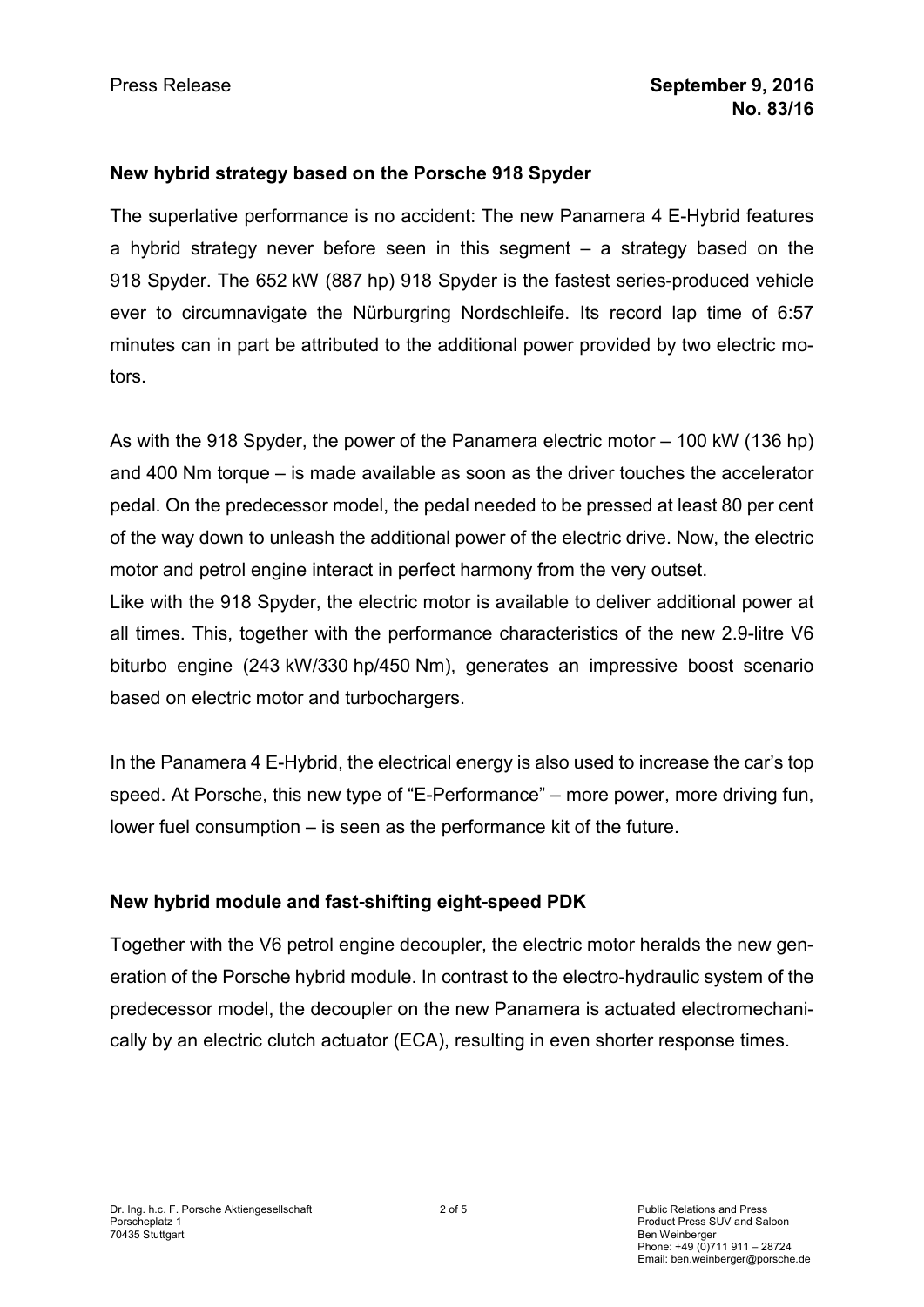As on the other second-generation Panamera models, a new, extremely fast and efficient-shifting Porsche eight-speed Doppelkupplung (PDK) transmission is used to transmit the power to the all-wheel drive. This transmission replaces the eight-speed automatic torque converter transmission on the predecessor model.

The electric motor is supplied with power via a liquid-cooled lithium-ion battery. And despite the fact that the energy content of the battery (which is integrated under the luggage compartment floor) has been increased from 9.4 to 14.1 kWh, its weight has remained the same. The high-voltage battery takes just 5.8 hours to fully charge via a 230-V, 10-A connection. If the driver chooses to use the optional 7.2 kW on-board charger and a 230-V, 32-A connection instead of the standard 3.6-kW charger on the Panamera, the battery fully charges in just 3.6 hours. The charging process can also be started using a timer via Porsche Communication Management (PCM) or the Porsche Car Connect app (for smartphones and Apple Watch). Moreover, the Panamera 4 E-Hybrid is fitted as standard with auxiliary air conditioning to cool or heat the passenger compartment during charging.

## **Porsche Advanced Cockpit with hybrid-specific displays**

One highlight of the second-generation Panamera is the newly designed display and control concept in the form of the standard Porsche Advanced Cockpit with touch-sensitive panels and individually configurable displays. Two seven-inch screens either side of the analogue rev counter form the interactive cockpit, and, in contrast to the other versions in the model line, the Panamera 4 E-Hybrid features a power meter tailored to hybrid operation. The intuitive operating principle of the hybrid-specific displays is similar to that used in the Porsche 918 Spyder super sportscar. The power meter provides data such as the amount of electrical energy currently being used as well as that recovered through recuperation.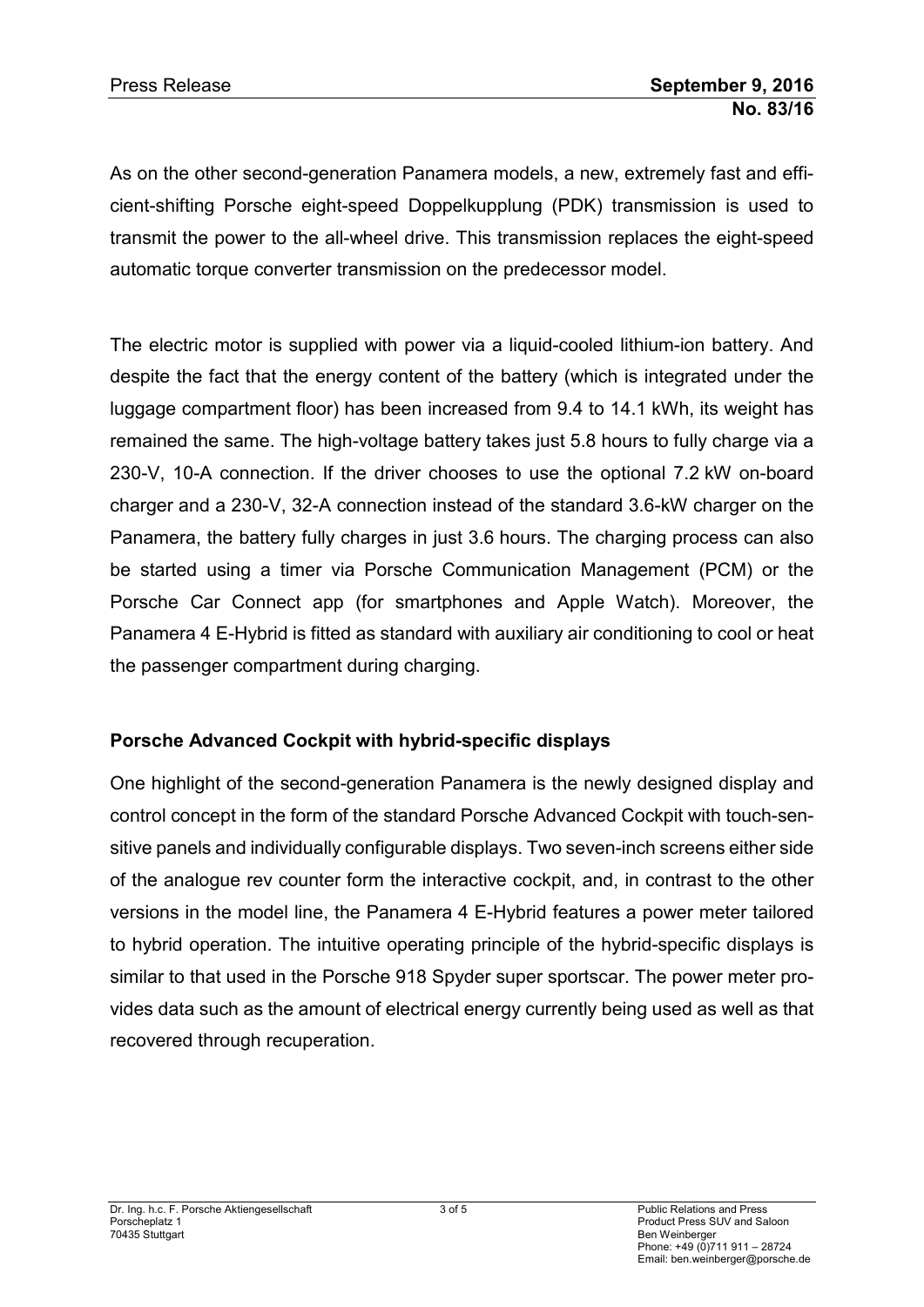A 12.3-inch touchscreen functions as a central PCM control and display unit. The driver can access various items of hybrid-specific information both here on the dash and in the instrument cluster. The boost assistant and hybrid assistant are both practical and informative. The boost assistant display shows the energy available for boosting, while the hybrid assistant provides various visual signals for regulating the electrical drive power.

## **Ultimate efficiency in "Hybrid Auto" mode**

The Sport Chrono Package including the mode switch integrated into the steering wheel forms part of the standard equipment on the Panamera 4 E-Hybrid. The mode switch and Porsche Communication Management are used to activate the various driving modes. These modes include the familiar "Sport" and "Sport Plus" modes from the other Panamera models equipped with the Sport Chrono Package. The hybrid-specific modes are "E-Power", "Hybrid Auto", "E-Hold" and "E-Charge".

The Panamera 4 E-Hybrid always starts in the purely electric "E-Power" mode. The "Hybrid Auto" mode is a completely new development. When this mode is selected, the Panamera changes and combines the drive sources automatically for ultimate efficiency.

The "E-Hold" mode allows drivers to consciously conserve the current state of charge to enable them to switch to electric and therefore zero-emissions mode in an environmental zone at their destination, for example. In "E-Charge" mode, the battery is charged by the V6 engine; to achieve this, the petrol engine generates a higher level of power than is actually needed for driving.

The highest level of drive performance is made available in the "Sport" and "Sport Plus" modes. The V6 biturbo engine is active continuously in these modes. In "Sport" mode, the battery charge is always maintained at a minimum level to ensure there are sufficient e-boost reserve capacities when needed.